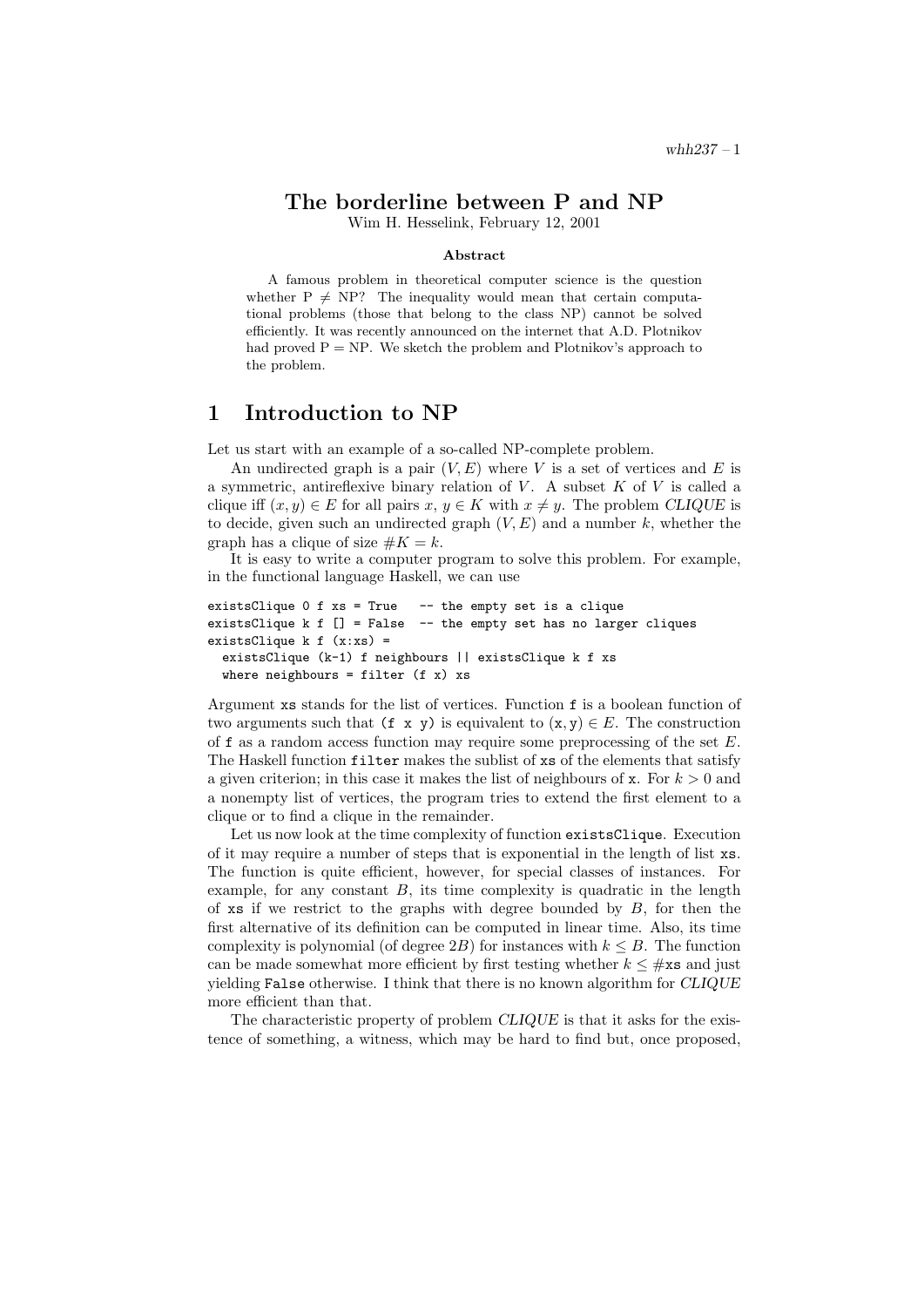is easily accepted or rejected. The witness is usually found, as above, by an exhaustive search in a search space of a size exponential in the size of the parameters, which in this case are the graph and k.

The class NP consists of such problems. The class P consists of the problems that can be solved in polynomial time. More precisely,– for which there is an algorithm that solves the problem in a number of steps bounded by a polynomial in the size of the parameters. P is a subclass of NP.

A problem is called NP-complete iff every other problem in NP can be reduced to it (by a polynomial reduction). The class NP and the concept of NP-completeness were introduced by Cook [2] in 1971, but it is still not known whether the classes P and NP really differ.

In order to prove that  $P = NP$ , it suffices to give a polynomial solution for one NP-complete problem. There is a long list of such problems, see [5].

### 2 Cliques and anticliques, chains and antichains

First, some terminology. If T is a set of finite sets, an element  $S \in T$  is said to be largest in T iff  $\#S' \leq \#S$  for every  $S' \in T$ . It is said to be smallest in T iff  $\#S \leq \#S'$  for every  $S' \in T$ . It is said to be maximal in T iff  $S = S'$  for every  $S' \in T$  with  $S \subseteq S'$ . It is said to be minimal in T iff  $S = S'$  for every  $S' \in T$ with  $S' \subseteq S$ .

Let  $G = (V, E)$  be an undirected graph. Recall that a subset K of V is called a *clique* iff  $(x, y) \in E$  for all  $x, y \in K$  with  $x \neq y$ . A subset A of V is called an *anticlique* iff  $(x, y) \notin E$  for all  $x, y \in K$ .

A maximal clique can be constructed in quadratic time:

maxClique f [] = [] maxClique f  $(x:xs) = x: maxClique f (filter (f x) xs)$ 

The construction of a largest clique can be done in exponential time. The following Haskell function yields a pair consisting of a largest clique and its size:

```
largestClique f [] = ([], 0)
largestClique f (x:xs) =if k0 < k1 then (c1, k1) else (x:c0, 1+k0) where
    (c0, k0) = largestClique f (filter (f x) xs)
    (c1, k1) = \text{largestClique f xs}
```
Let  $P = (V, \leq)$  be a partially ordered set (poset). A subset C of V is called a *chain* iff  $x \leq y$  or  $y \leq x$  for all  $x, y \in C$ . A subset A of V is called an *antichain* iff  $\neg (x \leq y)$  for all  $x, y \in A$ .

A collection  $Q$  of subsets of  $V$  is called a *partition* of  $V$  iff they have union V and are nonempty and pairwise disjoint.

A smallest clique partition Q of a graph  $G = (V, E)$  is a partition of V that consists of cliques of G with smallest size  $\#Q$ . Similarly, a smallest chain partition Q of a poset  $P = (V, \leq)$  is a partition of V that consists of chains of P with smallest size  $\#Q$ .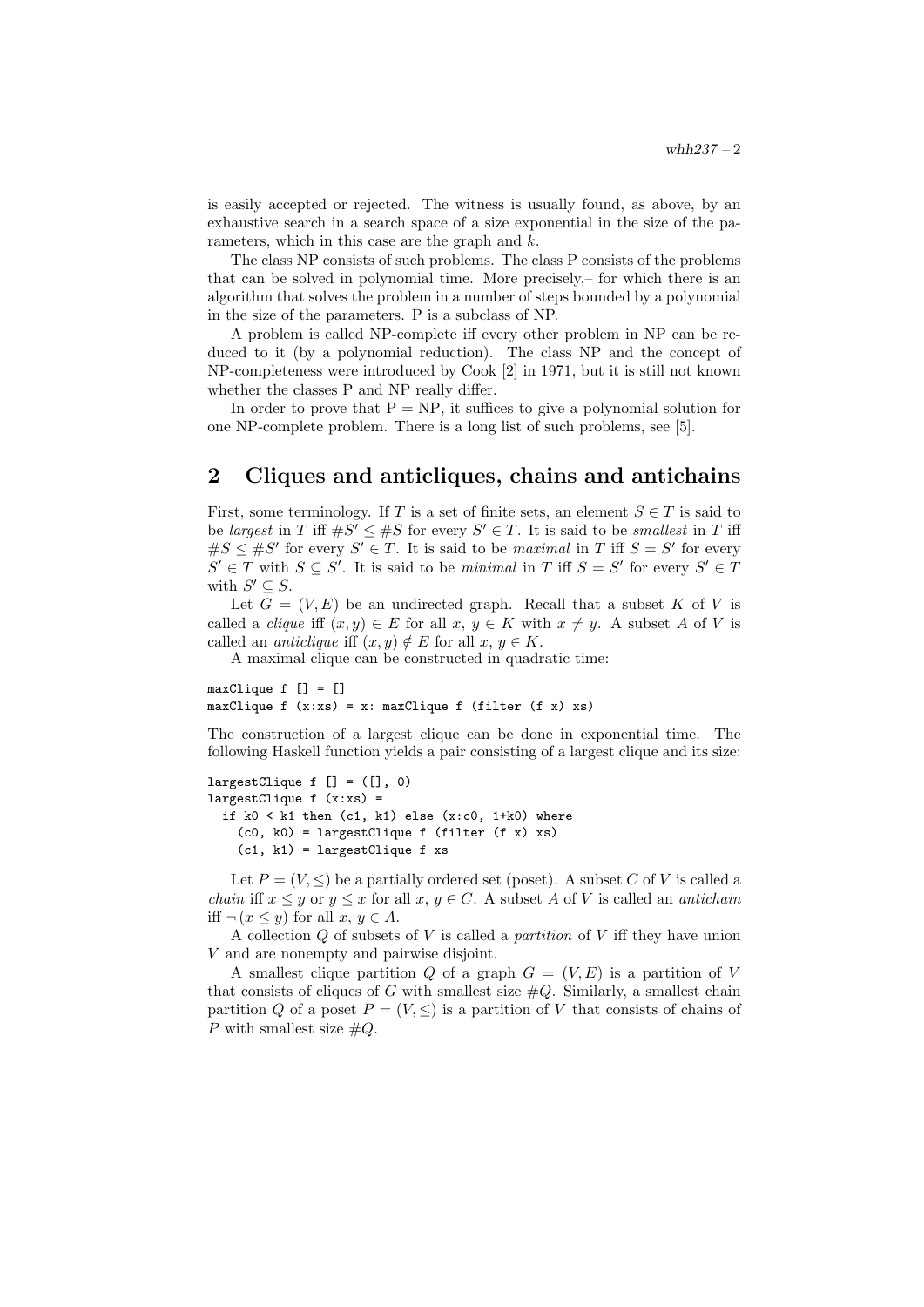(0) **Lemma.** (a) Let Q be a smallest clique partition of a graph  $G$ . Then every anticlique A of G has size  $\#A \leq \#Q$ .

(b) Let Q be a smallest chain partition of a poset P. Then every antichain A of P has size  $\#A \leq \#Q$ .

Proof. A clique and an anticlique (a chain and an antichain) can not have more than one element in common. Therefore, in either case, the following argument works. For every member C of Q, we have  $\#(A \cap C) \leq 1$ . Since A is contained in the union of Q, it follows that  $#A \leq#Q$ .  $\Box$ 

Example. It is easy to give a graph in which  $\#A \leq \#Q$  for all clique partitions  $Q$  and all anticliques  $A$ . Indeed, let  $G$  be the pentagon with five vertices and five undirected edges. Then every clique partition of  $G$  has at least three members, whereas every anticlique has at most two elements.  $\Box$ 

The situation is different for chain partitions and antichains. Indeed, we have

(1) **Theorem** (Dilworth [4, 6, 8]). Let  $Q$  be a smallest chain partition of a poset P. Then every largest antichain A of P has size  $#A = #Q$  and satisfies  $#(A \cap C) = 1$  for every member  $C \in Q$ .

From our point of view, another difference between graphs and posets is even more important. There is an algorithm to determine a smallest chain partition (or a largest antichain) of a given poset in polynomial time. The problem to determine the size of a smallest clique partition (or a largest anticlique) of a given graph is NP-complete.

Plotnikov's idea [7] is to use the polynomial algorithms for smallest chain partitions and largest antichains of posets to solve the problem to determine the size of a smallest clique partition of the graph.

# 3 Ordering the graph

Since we want to exploit the algorithms for posets to our graph  $G = (V, E)$ , we have to order the graph in some way. Let a relation  $F$  be called an *arrowing* iff  $E = F \cup cv(F)$  and the directed graph  $(V, F)$  is acyclic. Here we use  $cv(F)$  for the converse of F, i.e., set of pairs  $(x, y)$  with  $(y, x) \in F$ . The easiest way to construct such an arrowing is to introduce a linear order, say  $\subseteq$  on V and then define

$$
F = \{(x, y) | (x, y) \in E \land x \sqsubseteq y\}.
$$

Actually, every arrowing of E can be obtained in this way since a directed acyclic graph always allows a so-called topological ordering.

Let us fix such an arrowing F of E. Then the transitive closure  $F^*$  of F is a partial order on V. In this way, we get a poset  $(V, F^*)$ .

It is now easy to see that every clique of graph  $(V, E)$  is a chain of poset  $(V, F^*)$ . It follows that every clique partition of the graph is a chain partition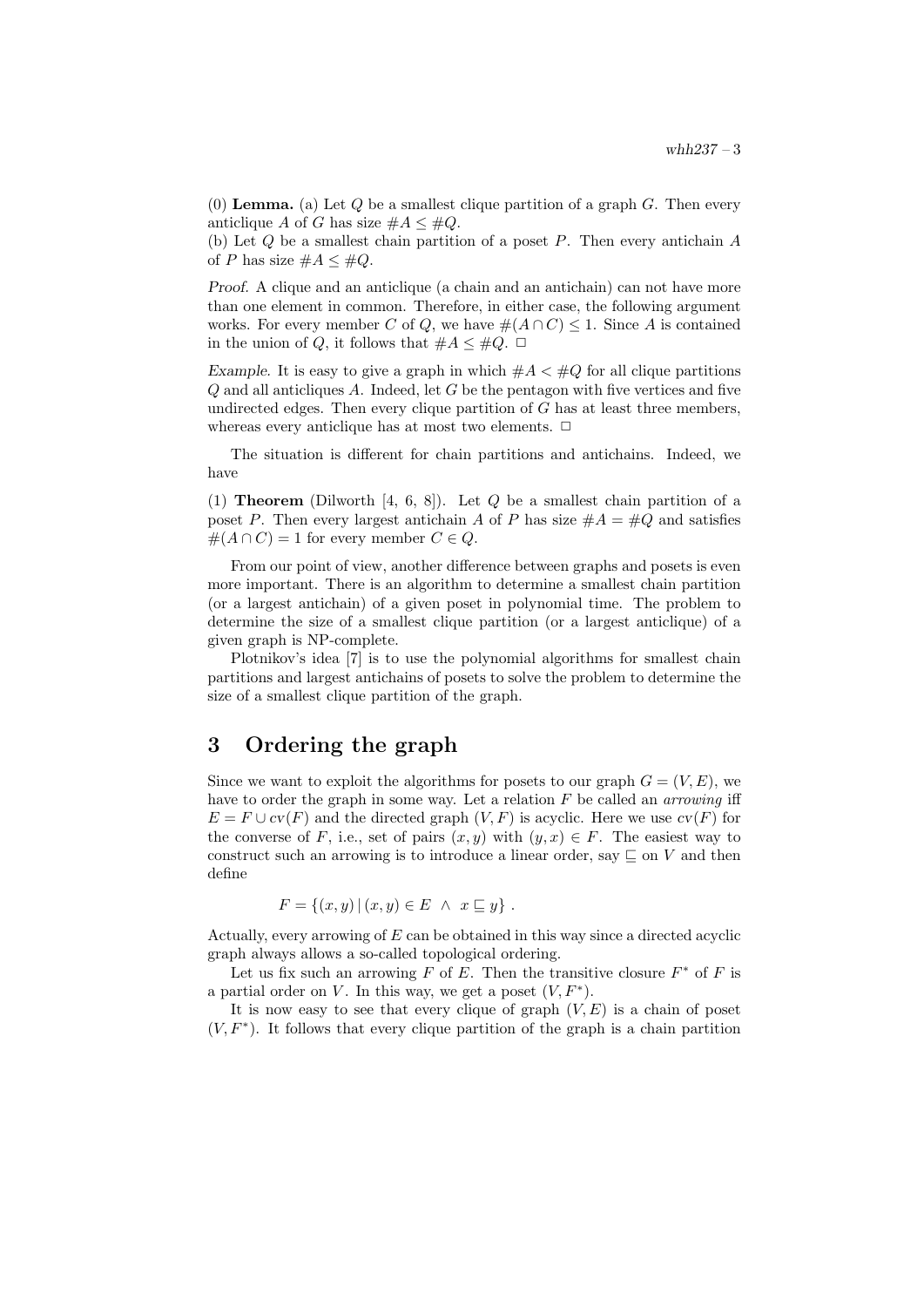of the poset. This implies that the size of the smallest chain partition of the poset is a lower bound for the size of the smallest clique partition of the graph.

Since this holds for every arrowing of  $E$ , we may decide to focus on convenient arrowings. For any arrowing  $F$ , we define the set of initial vertices

 $init(F) = \{x \in V \mid (\forall v :: (v, x) \notin F)\}\.$ 

In other words,  $init(F)$  consists of the minimal elements of the poset  $(V, F^*)$ . The set  $init(F)$  is always an antichain of  $(V, F^*)$ . Let us define  $dil(F)$  to be the size of a largest antichain of  $(V, F^*)$ . Dilworth's theorem implies that it is also the size of a smallest chain partition.

We define the arrowing F to be *init-saturated* iff  $init(F)$  is a largest antichain of  $(V, F^*)$ , or equivalently iff  $\#init(F) = dil(F)$ .

Remark. This concept is weaker than the concept of vertex saturation proposed in [7], but it is the one that is used below. Note that every antichain of  $(V, F^*)$ is an anticlique of  $(V, E)$  but a largest antichain need not be a largest anticlique, not even a maximal one.  $\Box$ 

The following algorithm can be used to construct an init-saturated arrowing F for any graph  $(V, E)$ .

(2) choose a linear order 
$$
\subseteq
$$
 of  $V$ ;  
\n $F := \{(x, y) | (x, y) \in E \land x \subseteq y\};$   
\n**while**  $\#init(F) < dil(F)$  **do**  
\nconstruct an antichain A with  $\#A = dil(F)$ ;  
\n $modify \subseteq$  such that the elements of A are in front ;  
\n $F := \{(x, y) | (x, y) \in E \land x \subseteq y\};$   
\n**end**.

The antichain A constructed is also an anticlique. It follows that the new set F satisfies  $A \subseteq \text{init}(F)$ . This implies that the body increases the size of  $init(F)$ . This size is bounded by  $\#V$ . Therefore the loop terminates and its body is executed less than  $\#V$  times. Since the computations of the guard and of the body of the loop can be done in polynomial time, the algorithm is polynomial. Upon termination, we have  $init(F) = dil(F)$ , which implies that F is init-saturated.

Busygin [1] has extracted from [7] the observation that, for an init-saturated arrowing, the problem to decide whether some smallest chain partition of the poset is a clique partition of the graph is NP-complete. This is formalized and proved as follows.

The problem BUS has as argument a directed acyclic graph  $(V, F)$  such that F is init-saturated. It asks whether some smallest chain partition of the poset  $(V, F^*)$  is a clique partition of the graph  $(V, E)$  where  $E = F \cup cv(F)$ .

(3) Theorem (Busygin). Problem BUS is NP-complete.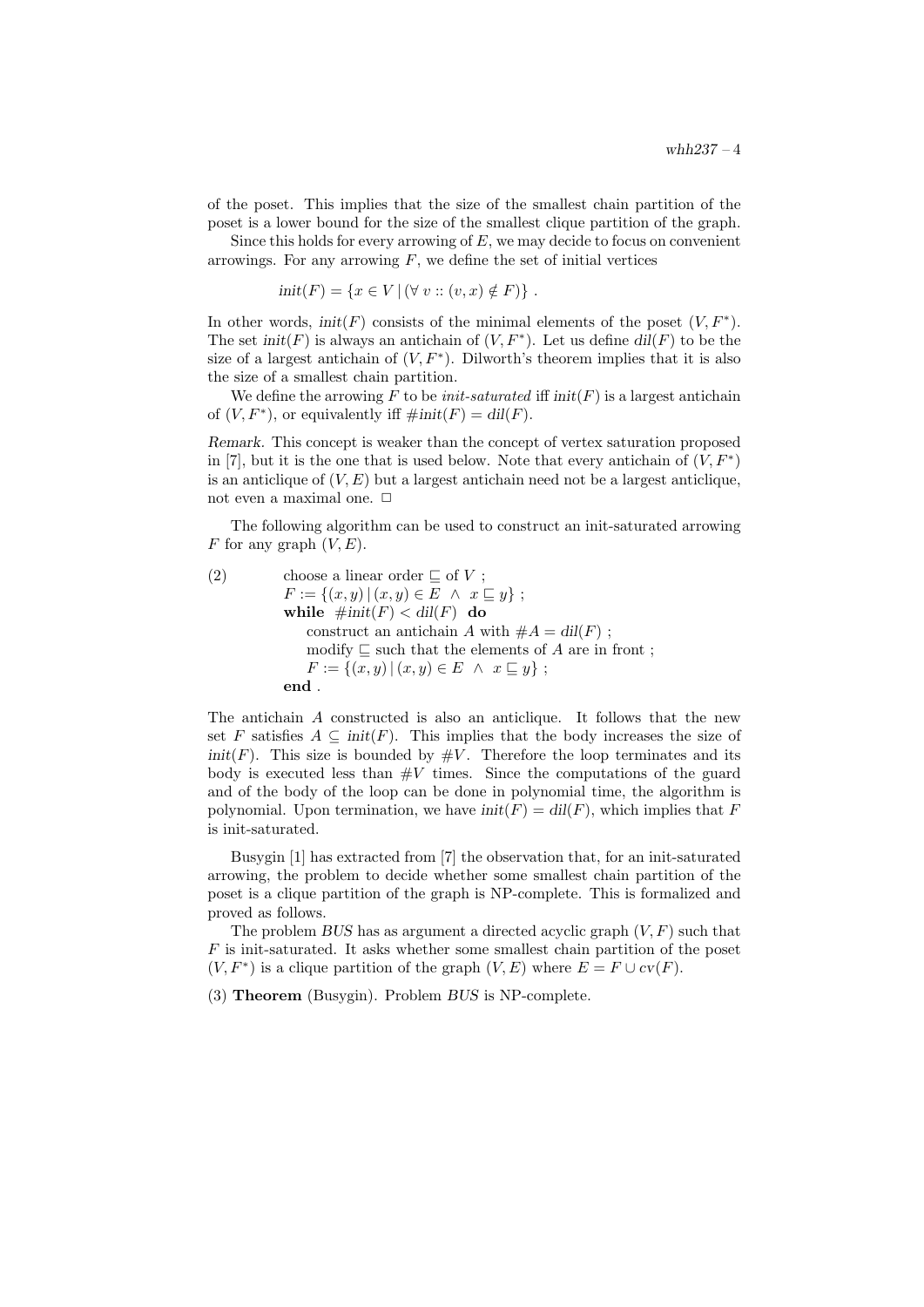Proof. It is easy to prove that BUS is in NP. The main point is to prove that an algorithm for BUS can be used to determine the size of a smallest clique partition of an arbitrary graph  $(V, E)$ . This is shown as follows. Use algorithm (2) to determine an init-saturated arrowing  $F$  of  $E$ . If the answer to BUS is positive, the size of a smallest clique partition is  $\#init(F)$ , otherwise it is larger than  $\#init(F)$ .

Following Busygin, we define the initial extension  $(V_1, F_1)$  of the digraph  $(V, F)$  to be obtained by adding one new vertex, say z, to V with new arrows to all vertices  $v \in V \setminus init(F)$ . We have  $init(F_1) = \{z\} \cup init(F)$ . It follows that, if Q is a smallest chain partition of  $(V, F^*)$ , a smallest chain partition of  $(V_1, F_1^*)$ is obtained by adding the singleton chain  $\{z\}$  to Q. This implies that  $(V_1, F_1)$ is init-saturated.

If the size of a smallest clique partition Q of  $(V, E)$  is larger than  $\#init(F)$ . one of the members of  $Q$  does not meet  $init(F)$  and can therefore be extended with  $z$  to a clique in the extended graph. Conversely, every clique of the extended graph intersects the original graph in a clique. It follows that initial extension does not change the size of a smallest clique partition as long as that size is larger than  $init(F)$ .

Since  $\#init(F)$  is incremented with 1 by initial extension, repeated initial extension establishes that the size of a smallest clique partition equals  $\#init(F)$ . The algorithm for BUS is used to determine how long to proceed. So, the size of the smallest clique partition of  $(V, E)$  is determined by

```
determine an init-saturated arrowing F of E;
while \neg BUS(V, F) do extend (V, F) end;
return \#init(F).
```
The number of steps of the loop is bounded by the size of a smallest clique partition, which is bounded by  $\#V$ . The algorithm has therefore polynomial complexity.  $\Box$ 

Remark. Yet, Plotnikov [7] gives no polynomial algorithm for BUS.  $\Box$ 

### 4 Bipartite matching

The intuition is that chains are easier than cliques since one can traverse them in linear order and compare consecutive elements. Such a comparison will be performed by "pairwise matching". This idea is formalized as follows.

A relation  $R$  between sets  $X$  and  $Y$  is a subset of the cartesian product  $X \times Y$ . Alternatively, such a relation is also called a bipartite graph. We define  $U \circ R = \{y \mid (\exists u \in U :: (u, y) \in R)\}.$  We write  $cod.R = X \circ R$ .

Relation R is called a *matching* iff, for every  $x \in X$ , there is at most one  $y \in Y$  with  $(x, y) \in R$  and, for every  $y \in Y$ , there is at most one  $x \in X$ with  $(x, y) \in R$ . It is clear that every matching R between X and Y satisfies  $\#R \leq \#X$  min  $\#Y$ .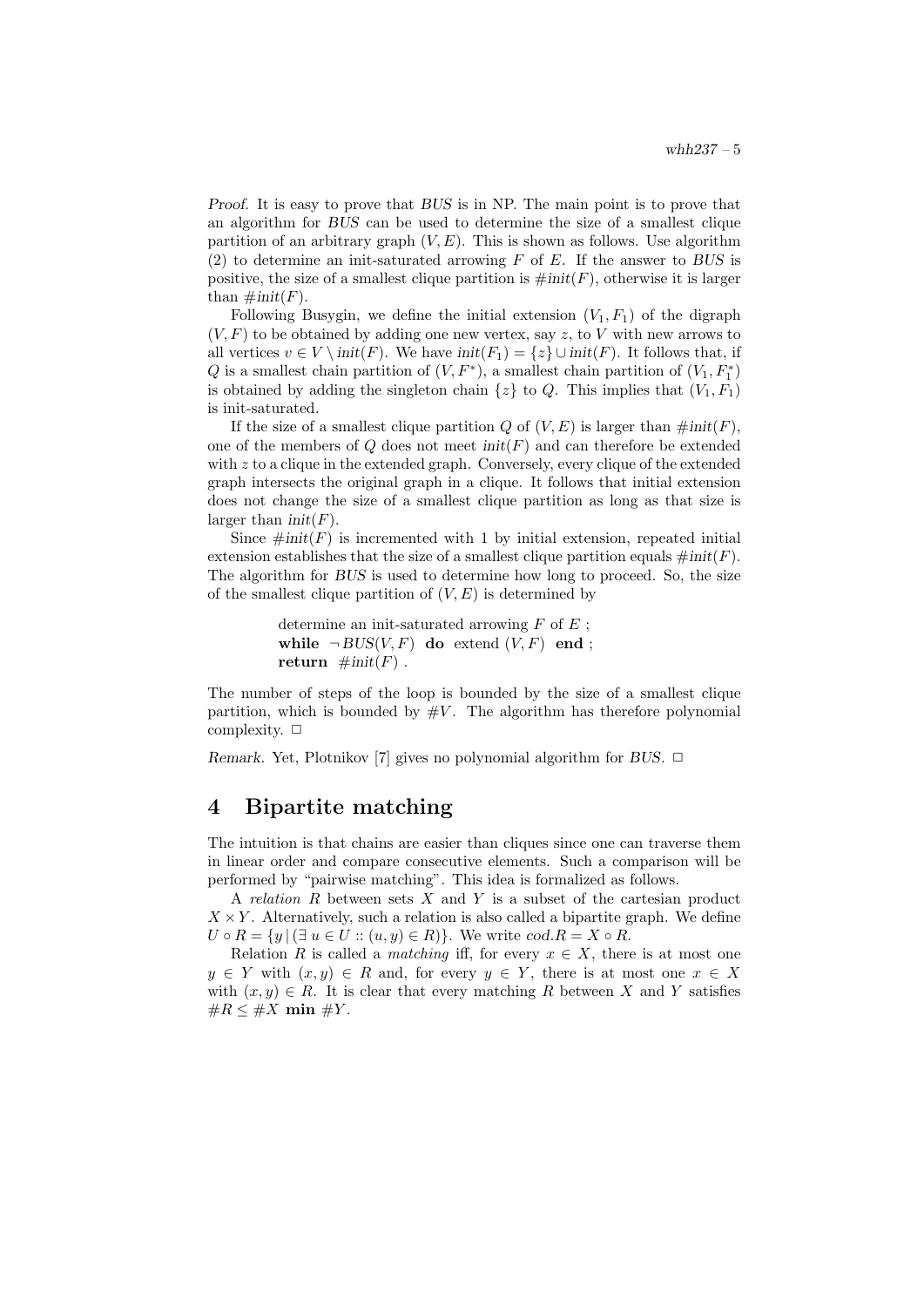The matching problem is to determine, given a relation  $R$  between sets  $X$ and Y, a largest matching  $M \subseteq R$ . There exist polynomial algorithms that solve the matching problem, see [3].

We apply the theory of bipartite matching to construct optimal chain partitions. Let  $(X, \leq)$  be a finite partially ordered set. Let R be the binary relation  $(<)$  on X given by

$$
x < y \equiv x \leq y \land x \neq y.
$$

We claim that every  $R$ -matching  $M$  induces a chain partition  $P$  of  $X$  with  $\#M + \#P = \#X$ , and that every chain partition can be obtained in this way.

First, let M be an R–matching. This means that  $M \subseteq R$  and that every  $z \in X$  admits at most one element x with  $(x, z) \in M$  and at most one element y with  $(z, y) \in M$ . Let  $M^*$  be the reflexive transitive closure of M. Since M is a matching, we have

$$
(x, y) \in M^* \quad \wedge \quad (x, z) \in M^* \quad \Rightarrow \quad (y, z) \in M^* \quad \vee \quad (z, y) \in M^* \ .
$$

It follows that the relation  $M^{\#}$  given by

$$
(x, y) \in M^{\#} \equiv (x, y) \in M^* \quad \vee \quad (y, x) \in M^*
$$

is the least equivalence relation that contains M.

Since  $M \subseteq R$ , it follows that the equivalence classes for  $M^{\#}$  form a chain partition  $P$  of  $X$ . The minimal elements of the members of  $P$  are the elements of  $X \setminus cod.M$ . Since every member of P has precisely one minimal element and  $M$  is a matching, we have

#P = #X − #(cod.M) = #X − #M .

Conversely, a chain partition  $P$  of  $X$  induces a matching  $M$  of  $R$  by

$$
(x, y) \in M \equiv \left( \exists U \in P :: x \in U \land y \in U \land (x, y) \in R \right)
$$
  
 
$$
\land (\forall z \in U : (x, z) \in R : (z, y) \notin R \right).
$$

Moreover, P consists of the equivalence classes for  $M^{\#}$ .

This bijective corresponce between matchings and chain partitions induces a bijective correspondence between the smallest chain partitions of  $(X, \leq)$  and the largest matchings in  $R = \langle \langle \rangle$ . Therefore, an algorithm that determines a largest matching in R also determines a smallest chain partition of  $(X, \leq)$ .

Now, consider a graph  $(V, E)$ , with an init-saturated arrowing F. Let M be a largest matching of  $R = F^+$ , the transitive closure of F. The corresponding chain partition of  $(V, F^*)$  consists of the equivalence classes for  $M^{\#}$ . These equivalence classes form cliques of  $(V, E)$  if and only if  $M^+ \subseteq F$ . This raises the problem to find a largest matching  $M \subseteq F^+$  such that  $M^+ \subseteq F$ . In view of Theorem (3), this problem is NP-complete.

If M is a largest matching within  $F^+$  and  $M^+ \subseteq F$ , then M is a largest matching within  $F$ . We can therefore split the above problem in two parts. Firstly, decide whether the largest matchings in  $F^+$  have the same cardinalities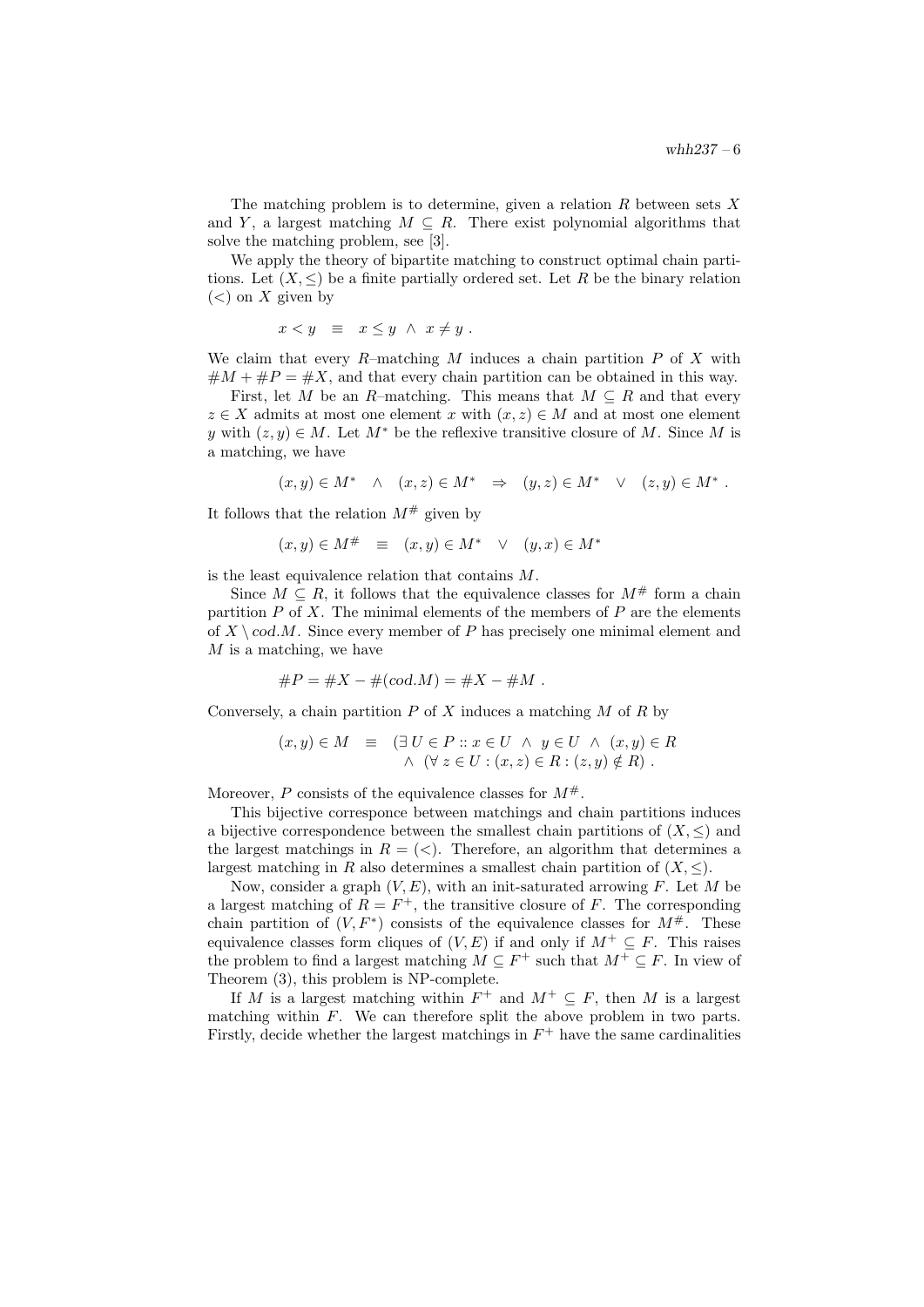as the largest matchings in  $F$ . Secondly, decide whether some largest matching  $M \subseteq F$  satisfies  $M^+ \subseteq F$ . The first problem can be solved by a polynomial algorithm. It remains to solve the second problem by a polynomial algorithm! It is not clear to me whether Plotnikov [7] claims to give such a solution.

Instead, let me show that the second problem is at least tractable by giving a algorithm for it. Assume that the largest matchings in  $F^+$  have the same cardinality lam as the largest matchings in F.

The idea is to construct a largest matching  $M \subseteq F$  with  $M^+ \subseteq F$  by deleting edges from  $F$  to see whether they are needed in  $M$ . We thus make a recursive procedure Tramat with two parameters G and H, that always satisfy  $G \subseteq H \subseteq$ F, which returns whether there exists a matching M with  $G \subseteq M \subseteq H$  and  $M^+ \subseteq F$  and  $\#M = \text{lam}$ . The problem is then solves by a call Tramat( $\emptyset, F$ ).

```
procedure Tramat(G, H) : Boolean =if not (G is a matching and G^+ \subseteq F)
   then return false end ;
   H := H \cap ((V \setminus dom(G)) \times (V \setminus cod(G)));
   construct a largest matching N \subseteq H;
   if \#G + \#N < lam then return false end;
    if (G \cup N)^+ \subseteq F then return true end;
   choose edge e \in N;
   if Tramat(G, H \setminus \{e\}) then return true
   else return Tramat(G \cup \{e\}, H) end ;
end Tramat .
```
In this algorithm  $G \cup N$  is a proposed largest matching. If  $(G \cup N)^+ \subseteq F$ , it is a witness of a solution. Otherwise, the algorithm chooses an arbitrary edge of  $N$ , tries whether it can be missed from  $F$  and, if not, adds it to  $G$  as an obligatory edge.

Unfortunately (?), due to the two recursive calls in the final conditional statement, this algorithm seems to be exponential. The prelude before the final conditional, however, is polynomial. The paper [7] seems to implement this prelude more efficiently, but I don't see how it can avoid the final conditional.

## 5 Another point of Plotnikov

Plotnikov's paper [7] starts with an arrowing  $F$  of the graph  $(V, E)$  which has a stronger property that init-saturation. I don't understand the role of this stronger property, but it does solve the following problem:

Given graph  $(V, E)$ , construct an arrowing F such that the largest matchings within  $F$  are also largest matchings in  $F^+$ .

The paper [7] gives an algorithm for this problem and claims that it is polynomial. I do understand (a variation of) this algorithm, but I don't see why it should be polynomial. When I try to find an upper bound, I reduce it to the following problem.